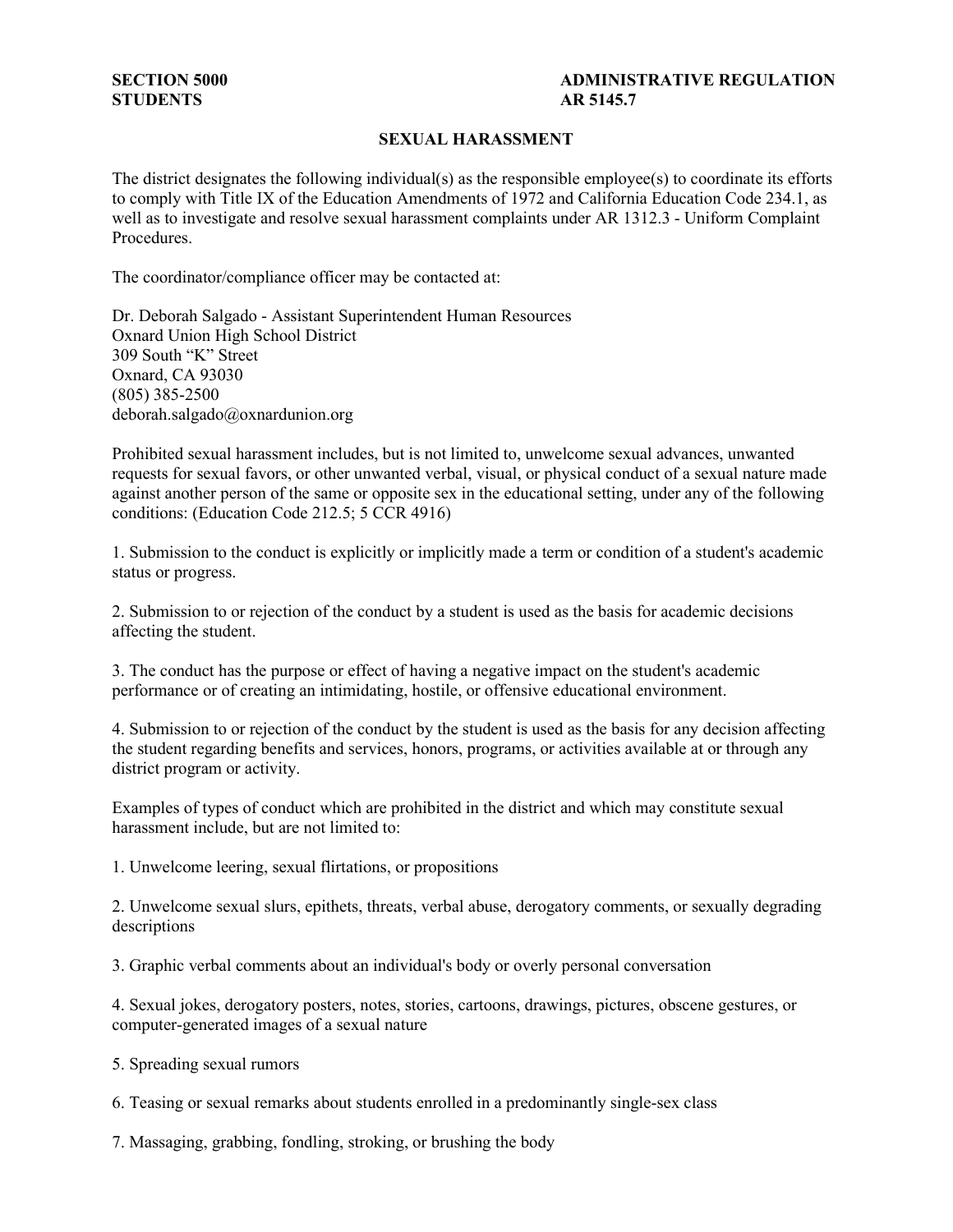8. Touching an individual's body or clothes in a sexual way

9. Impeding or blocking movements or any physical interference with school activities when directed at an individual on the basis of sex

- 10. Displaying sexually suggestive objects
- 11. Sexual assault, sexual battery, or sexual coercion

12. Electronic communications containing comments, words, or images described above

Any prohibited conduct that occurs off campus or outside of school-related or school-sponsored programs or activities will be regarded as sexual harassment in violation of district policy if it has a continuing effect on or creates a hostile school environment for the complainant or victim of the conduct.

#### Reporting Process and Complaint Investigation and Resolution

Any student who believes that he/she has been subjected to sexual harassment by another student, an employee, or a third party or who has witnessed sexual harassment is strongly encouraged to report the incident to his/her teacher, the principal, or any other available school employee. Within one school day of receiving such a report, the school employee shall forward the report to the principal or the district's compliance officer identified in AR 1312.3.

In addition, any school employee who observes an incident of sexual harassment involving a student shall, within one school day, report his/her observation to the principal or a district compliance officer. The employee shall take these actions, whether or not the alleged victim files a complaint.

When a report or complaint of sexual harassment involves off-campus conduct, the principal shall assess whether the conduct may create or contribute to the creation of a hostile school environment. If he/she determines that a hostile environment may be created, the complaint shall be investigated and resolved in the same manner as if the prohibited conduct occurred at school.

When a verbal or informal report of sexual harassment is submitted, the principal or compliance officer shall inform the student or parent/guardian of the right to file a formal written complaint in accordance with the district's uniform complaint procedures. Regardless of whether a formal complaint is filed, the principal or compliance officer shall take steps to investigate the allegations and, if sexual harassment is found, shall take prompt action to stop it, prevent recurrence, and address any continuing effects.

If a complaint of sexual harassment is initially submitted to the principal, he/she shall, within two school days, forward the report to the compliance officer to initiate investigation of the complaint. The compliance officer shall contact the complainant and investigate and resolve the complaint in accordance with law and district procedures specified in AR 1312.3.

In investigating a sexual harassment complaint, evidence of past sexual relationships of the victim shall not be considered, except to the extent that such evidence may relate to the victim's prior relationship with the respondent.

In any case of sexual harassment involving the principal, compliance officer, or any other person to whom the incident would ordinarily be reported or filed, the report may instead be submitted to the Superintendent or designee who shall determine who will investigate the complaint.